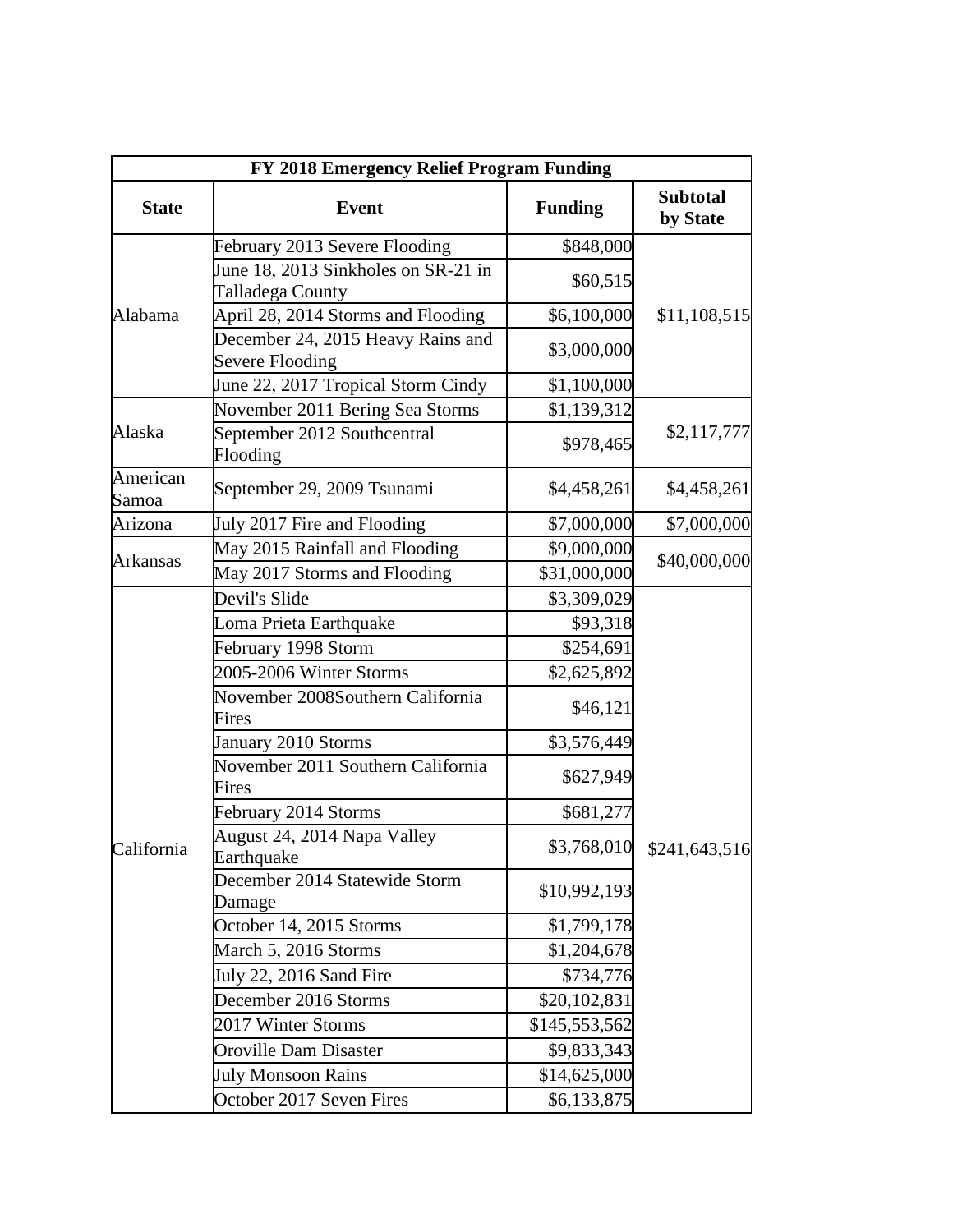|             | October 2017 Napa Fires                                       | \$8,234,689  |               |
|-------------|---------------------------------------------------------------|--------------|---------------|
|             | December 2017 Thomas, Creek and                               | \$7,446,655  |               |
|             | Rye, and Lilac Fires                                          |              |               |
|             | April 29 - 30, 2014 Spring Flooding                           | \$233,057    |               |
| Florida     | September 1, 2016 Hurricane Hermine                           | \$829,741    | \$113,752,826 |
|             | October 6, 2017 Hurricane Matthew                             | \$15,283,433 |               |
|             | September 10, 2017 Hurricane Irma                             | \$97,406,595 |               |
| Georgia     | March 30, 2017 I-85 Bridge Collapse                           | \$12,475,659 | \$12,475,659  |
|             | July 31 - August 7, 2014 Heavy                                | \$145,523    | \$3,895,523   |
| Idaho       | Rainfall and Flooding                                         |              |               |
|             | March 2017 Flooding                                           | \$3,750,000  |               |
| Illinois    | April 28, 2017 Severe storms, heavy<br>rainfall, and flooding | \$1,369,251  | \$1,369,251   |
|             | April 2013 Severe Storms                                      | \$536,593    |               |
|             | May 2013 Severe Storms                                        | \$10,249     |               |
| Iowa        | June 2014 Heavy Rainfall and<br>Flooding                      | \$2,624,681  | \$3,455,094   |
|             | September 9, 2014 Severe Storms and<br>Flooding               | \$283,571    |               |
|             | September 2-12, 2016 Flooding                                 | \$666,694    | \$916,868     |
| Kansas      | <b>Early March Wild Fires</b>                                 | \$250,174    |               |
|             | March 2015 Storms                                             | \$1,500,000  |               |
| Kentucky    | July 2015 Storms and Flooding                                 | \$1,500,000  | \$4,300,000   |
|             | March/April 2017 Flooding                                     | \$1,300,000  |               |
| Louisiana   | <b>August 2016 Flooding</b>                                   | \$23,500,000 | \$23,500,000  |
|             | October 16 - 18, 2016 Severe Weather                          | \$2,200,000  | \$8,100,000   |
| Michigan    | June 22-23, 2017 Widespread<br>Flooding                       | \$5,900,000  |               |
|             | February 2015 Storms                                          | \$230,381    |               |
| Mississippi | March 10, 2016 Severe Storms and<br>Flooding                  | \$3,753,392  | \$8,036,648   |
|             | August 12, 2016 Severe Storms and<br>Flooding                 | \$4,052,875  |               |
|             | May - June 2013 Flooding                                      | \$1,502,233  |               |
|             | <b>August 2013 Flooding</b>                                   | \$872        |               |
| Missouri    | December 2015 Storms and Flooding                             | \$854,688    | \$15,864,407  |
|             | April 28, 2017 Severe Storms and                              | \$13,506,614 |               |
|             | Flooding<br>October 2016 Flooding                             | \$1,671,853  | \$1,671,853   |
| Montana     | January 7, 2017 Atmospheric River                             |              |               |
| Nevada      | <b>Storm</b>                                                  | \$4,000,000  | \$6,000,000   |
|             | February 2017 Flooding                                        | \$2,000,000  |               |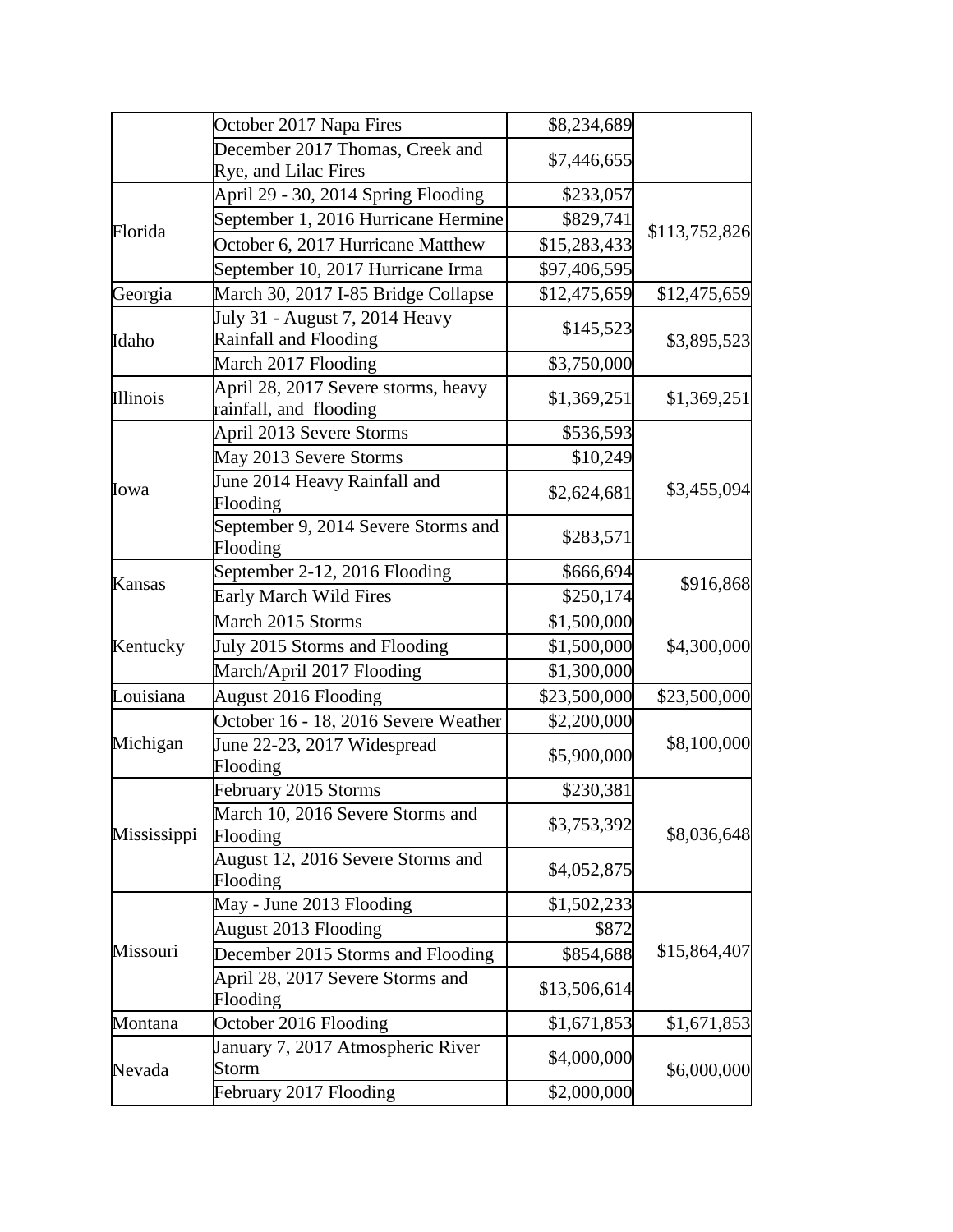| <b>New</b>                   | July 2017 Flooding                                           | \$2,000,000  |              |
|------------------------------|--------------------------------------------------------------|--------------|--------------|
| Hampshire                    | October 29, 2017 Severe Flooding                             | \$4,000,000  | \$6,000,000  |
| New York                     | <b>WTC Disaster</b>                                          | \$11,950,000 |              |
|                              | August 26, 2011 Hurricane Irene                              | \$2,000,000  | \$22,108,617 |
|                              | June - July 2013 Flooding                                    | \$8,158,617  |              |
| North<br>Carolina            | October 2016 Hurricane Matthew                               | \$21,000,000 | \$21,000,000 |
| N. Mariana<br><b>Islands</b> | August 2015 Typhoon Soudelor                                 | \$287,087    | \$287,087    |
|                              | March 2011 Jefferson County<br>Landslides                    | \$620,000    |              |
|                              | March - May 2011 Severe Rainfall                             | \$617,839    |              |
| Ohio                         | March 2015 Storms and Landslides                             | \$1,763,353  | \$4,849,981  |
|                              | March - April 2017 - Heavy Rainfall<br>and Flooding          | \$1,848,789  |              |
|                              | May 2015 Storms and Flooding                                 | \$20,000,000 |              |
| Oklahoma                     | January 2016 Rain and Flooding                               | \$2,500,000  | \$24,000,000 |
|                              | April 28 - May 2, 2017 Storms and<br>Flooding                | \$1,500,000  |              |
|                              | January 2011 Flooding                                        | \$1,500,000  | \$36,870,916 |
|                              | January 17, 2012 Storm and Flooding                          | \$4,530,916  |              |
|                              | February 6, 2014 I-84 Rockslide                              | \$3,000,000  |              |
|                              | August 2015 Cornet-Windy Ridge and<br>Canyon-Creek Wildfires | \$1,340,000  |              |
| Oregon                       | December 2015 Flooding                                       | \$5,000,000  |              |
|                              | Dec 14, 2017 Severe Winter Storm<br>Event                    | \$4,000,000  |              |
|                              | Jan 11, 2017 Severe Winter Storms                            | \$6,500,000  |              |
|                              | 2017 Oregon Wildfires                                        | \$11,000,000 |              |
|                              | October 2010 Tropical Storm Otto                             | \$787,143    |              |
| Puerto Rico                  | March 26-28, 2012 Heavy Rains                                | \$8,544,606  |              |
|                              | September 2017 Hurricanes Irma and<br>Maria                  | \$70,000,000 | \$79,331,749 |
| South<br>Carolina            | October 2016 Hurricane Matthew                               | \$4,545,668  | \$4,545,668  |
| Texas                        | April 2017 Thunderstorms and<br>Tornadoes                    | \$820,857    | \$75,820,857 |
|                              | Texas August 2017 Hurricane Harvey                           | \$75,000,000 |              |
| Vermont                      | August 27, 2011 Tropical Storm Irene                         | \$500,000    | \$5,500,000  |
|                              | June 29 - July 1, 2017 Heavy Rains                           | \$5,000,000  |              |
| Virgin<br><b>Islands</b>     | September 2017 Hurricanes Irma and<br>Maria                  | \$15,000,000 | \$15,000,000 |